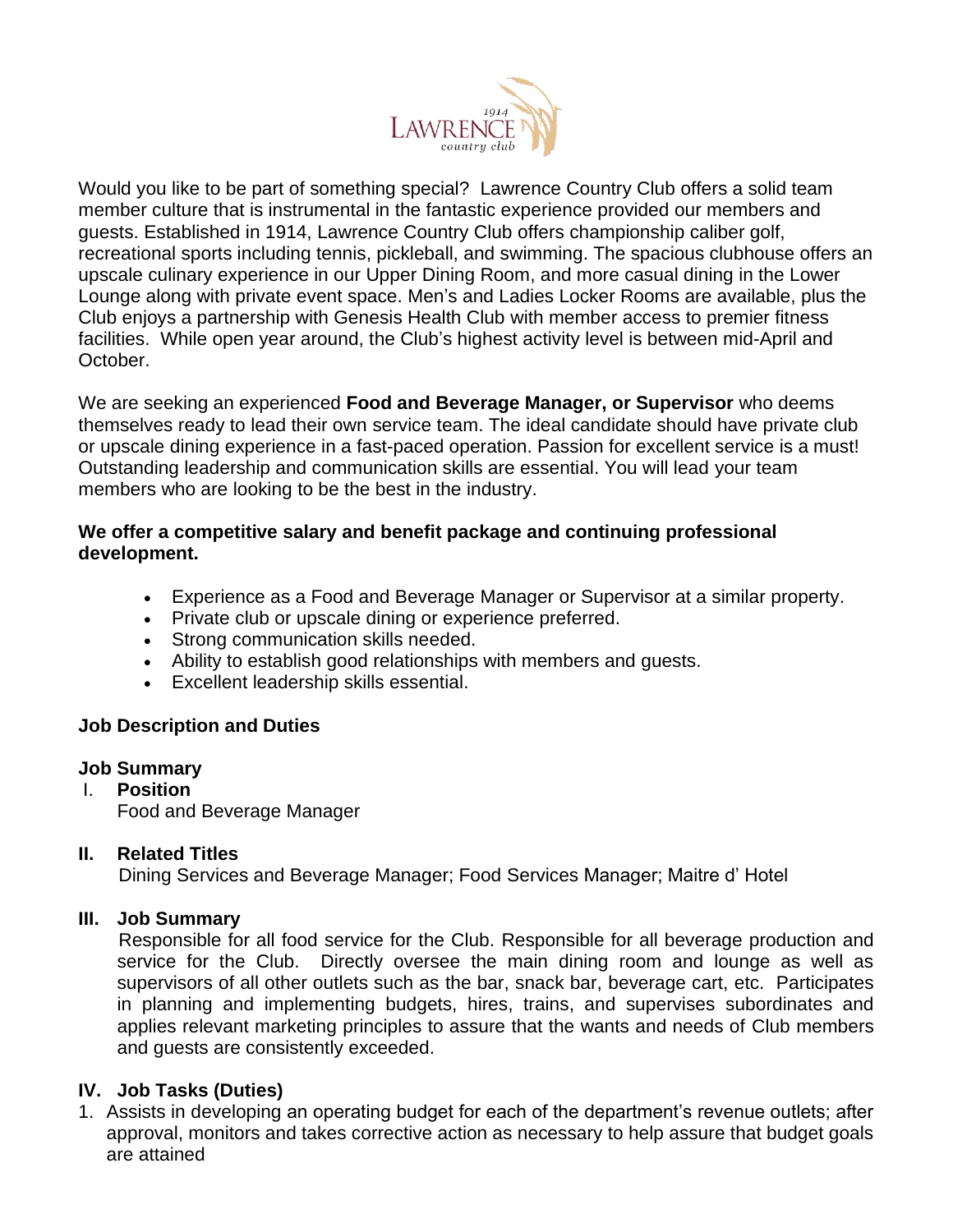- 2. Assures that effective orientation and training for new staff and professional development activities for experienced staff are planned and implemented
- 3. Inspects to ensure that all safety, sanitation, energy management, preventive maintenance and other standards are consistently met
- 4. Assures that all standard operating procedures for revenue and cost control are in place and consistently utilized
- 5. Helps plan and approves external and internal marketing and sales promotion activities for the food and beverage department
- 6. Helps plan and approve the organizational chart, staffing and scheduling procedures and job description/specifications for all department staff
- 7. Manages the long-range staffing needs of the department
- 8. Works with the Executive Chef on proposed menus for all outlets and special events
- 9. Establishes quantity and quality output standards for personnel in all positions within the department
- 10.Ensures that all legal requirements are consistently adhered to including wage and hour and federal, state and/or local laws pertaining to alcoholic beverages
- 11.Researches new products and develops an analysis of the cost/profit benefits
- 12.Implements Club's policies and procedures for food and beverage departments. Recommends revisions as deemed necessary.
- 13.Monitors purchasing and receiving procedures for products and supplies to ensure proper quantity, quality and price for all purchases
- 14.Consults with the Executive Chef, Events Director, General Manager and other applicable club administrators daily to help assure the highest level of member satisfaction at minimum cost
- 15.Greets guests and oversees actual service on a routine basis
- 16.Helps develop wine lists and bottle/glass wine sales promotion programs
- 17.Develops on-going professional development and training programs for food service and bar production/service personnel
- 18.Ensures correct handling procedures to minimize china and glassware breakage and food waste
- 19.Addresses member and guest feedback and advises the General Manager about appropriate corrective actions taken
- 20.Develops interesting ways of promoting club functions in the dining room, lounge and other outlets
- 21.Serves as an ad-hoc member of appropriate club committees
- 22.Assists in planning and implementing procedures for special club events and banquet functions
- 23.Maintains appearance, upkeep and cleanliness of all food and beverage equipment and facilities
- 24.Monitors employee dress codes according to policies and procedures
- 25.Approves all product invoices before submitting to the accounting department
- 26.Manages physical inventory verification and provides updated information to the accounting department
- 27.Responsible for the proper accounting and reconciliation of the Point of Sale systems and member revenues
- 28.Ensures that an accurate reservation system is in place
- 29.Review bi-monthly payroll
- 30.Complete periodic china, glass and silverware inventories
- 31.Implement and monitor sanitation and cleaning schedules for bar outlets

# **V. Reports to**

General Manager